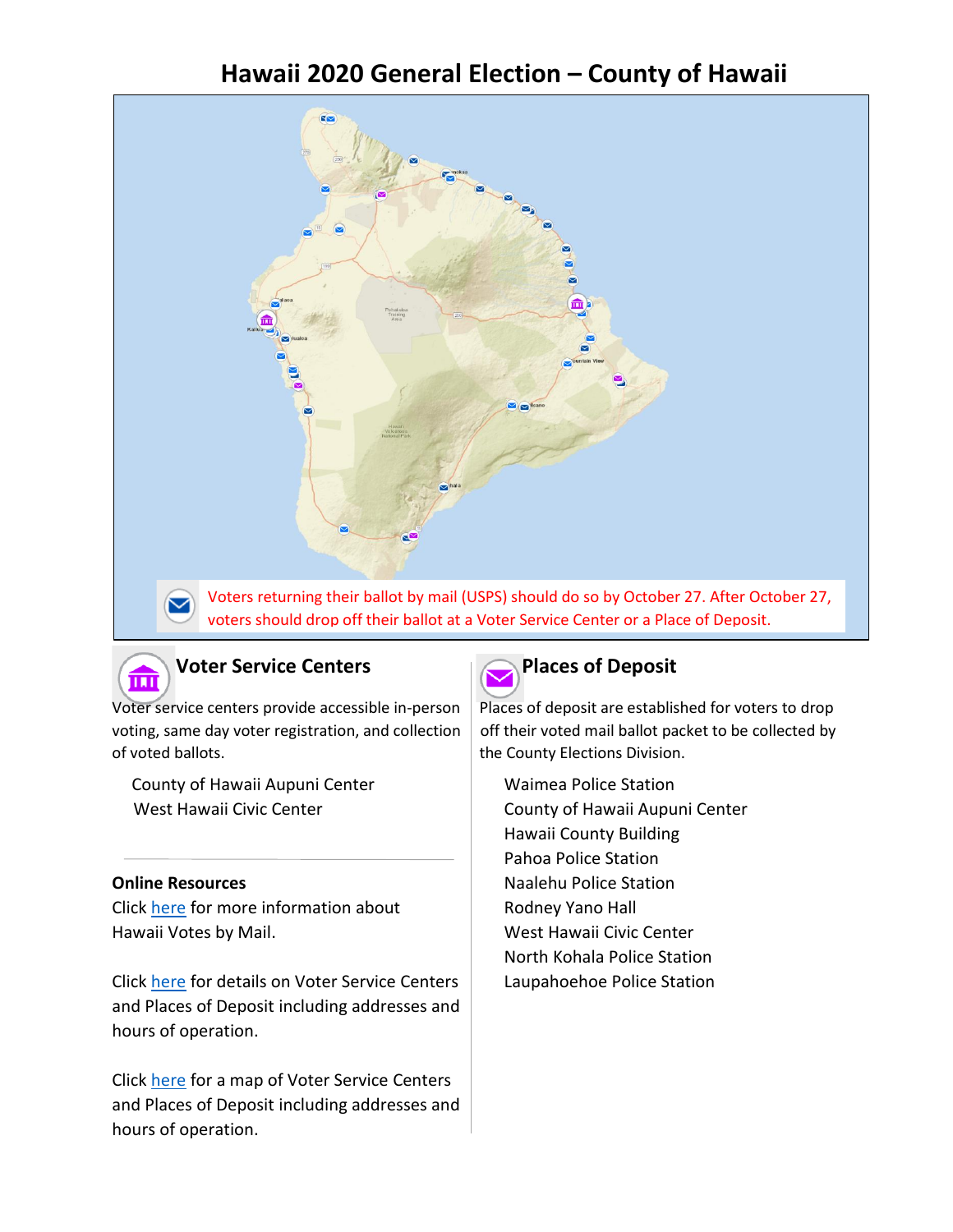

### **Voter Service Center Addresses Places of Deposit Addresses**

County of Hawaii Aupuni Center **Waimea Police Station** 101 Pauahi St

West Hawaii Civic Center Building G **Hawaii County Building** 74-5044 Ane Keohokalole Hwy 25 Aupuni St, Hilo, 96720 Kailua-Kona, 96740



Conference Room 67-5185 Kamamalu St, Waimea, 96743

Hilo, 96720 County of Hawaii Aupuni Center, Conference Room 101 Pauahi St #1, Hilo, 96720

Pahoa Police Station 15-2615 Keaau-Pahoa Rd, Pahoa, 96778

Naalehu Police Station 95-5355 Mamalahoa Hwy, Naalehu, 96772

Rodney Yano Hall 82-6156 Mamalahoa Hwy, Captain Cook, 96704

West Hawaii Civic Center 74-5044 Ane Keohokalole Hwy, Kailua-Kona, 96740

North Kohala Police Station 54-3900 Akoni Pule Hwy, Kapaau, 96755

Laupahoehoe Police Station 36-2285 Old Mamalahoa Hwy, Laupahoehoe, 96764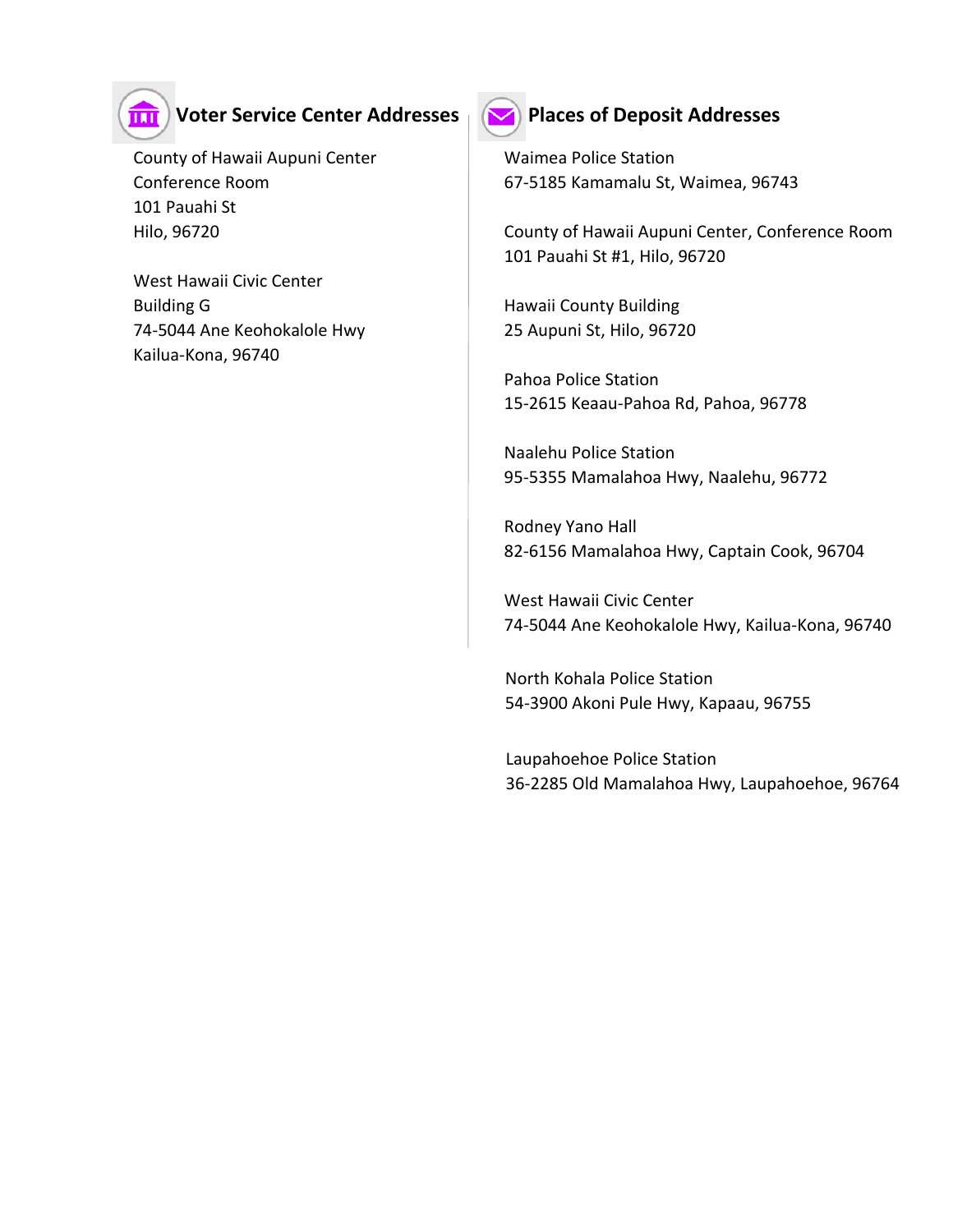# **Hawaii 2020 General Election – County of Maui**





of voted ballots. The County Elections Division.

Mitchell Pauole Center Mitchell Pauole Center Lanai Police Station Lanai Police Station Velma McWayne Santos Community Center | Kalana O Maui County Building

Click [here](https://elections.hawaii.gov/hawaii-votes-by-mail/) for more information about Paia Community Center Hawaii Votes by Mail. **Haiku Community Center** 

Click [here](https://elections.hawaii.gov/voter-service-centers-and-places-of-deposit/) for details on Voter Service Centers | Makawao Fire Station and Places of Deposit including addresses and  $\parallel$  Kula Fire Station hours of operation. The station of the Station control of the Station control of the Station control of the Station

Click [here](https://histategis.maps.arcgis.com/apps/MapSeries/index.html?appid=40a88743b85b4fbfb8cf6128bacfedcf) for a map of Voter Service Centers | Kihei Fire Station and Places of Deposit including addresses and Lahaina Civic Center hours of operation. The station of the Station is a set of the Station of the Station is a set of the Station

## **Voter Service Centers Places** of Deposit

Voter service centers provide accessible in-person Places of deposit are established for voters to drop voting, same day voter registration, and collection  $\vert$  off their voted mail ballot packet to be collected by

Velma McWayne Santos Community Center **Online Resources** The Constantine Resources Assembly Resources Assembly Resources Assembly Resources and Resources Aloha Aina Center Wailea Fire Station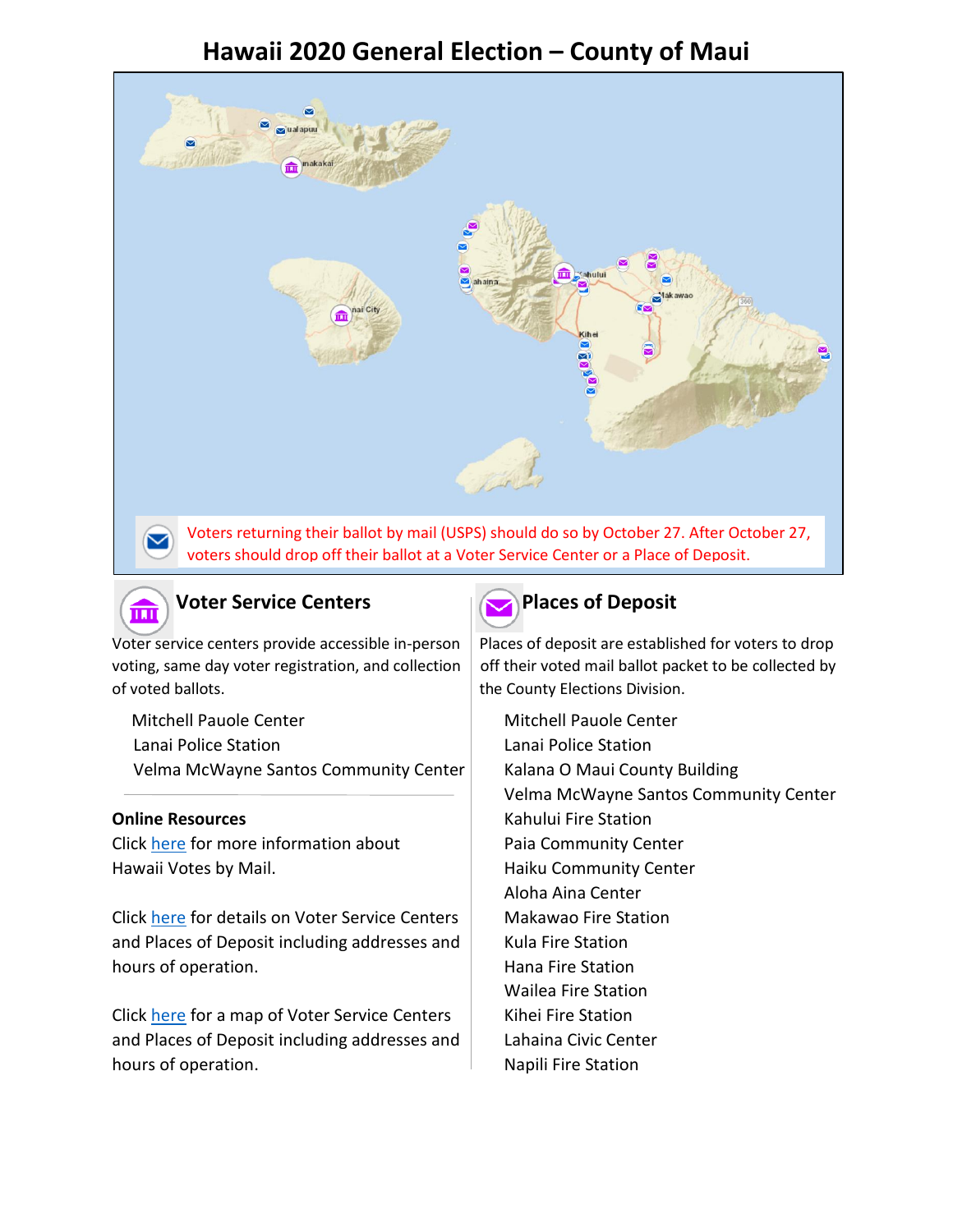## **Voter Service Center Addresses**  $\mathbf{Q}$  Places of Deposit Addresses

Mitchell Pauole Center, Conference Room | Mitchell Pauole Center, Conference Room 90 Ainoa St 90 Ainoa St, Kaunakakai, 96748 Kaunakakai, 96748

ш

Lanai Police Station, Conference Room | 855 Fraser Ave, Lanai City, 96763 855 Fraser Ave Lanai City, 96763 **Kalana O Maui County Building** 

Velma McWayne Santos Community Center 395 Waena St Velma McWayne Santos Community Center Wailuku, 96793 395 Waena St, Wailuku, 96793

Lanai Police Station, Conference Room

200 S. High St, Wailuku, 96793

Kahului Fire Station 200 Dairy Rd, Kahului, 96732

Paia Community Center 252 Hana Hwy, Paia, 96799

Haiku Community Center Hana Hwy at Piialoha St, Haiku, 96708

Aloha Aina Center 810 Kokomo Rd, Haiku, 96708

Makawao Fire Station 134 Makawao Ave, Makawao, 96768

Kula Fire Station 50 Calasa Rd, Kula, 96790

Hana Fire Station 4655 Hana Hwy, Hana, 96713

Wailea Fire Station 300 Kilohana Dr, Kihei, 96753

Kihei Fire Station 11 Waimahaihai St, Kihei, 96753

Lahaina Civic Center 1840 Honoapiilani Hwy, Lahaina, 96761

Napili Fire Station 4950 Hanawai St, Lahaina, 96761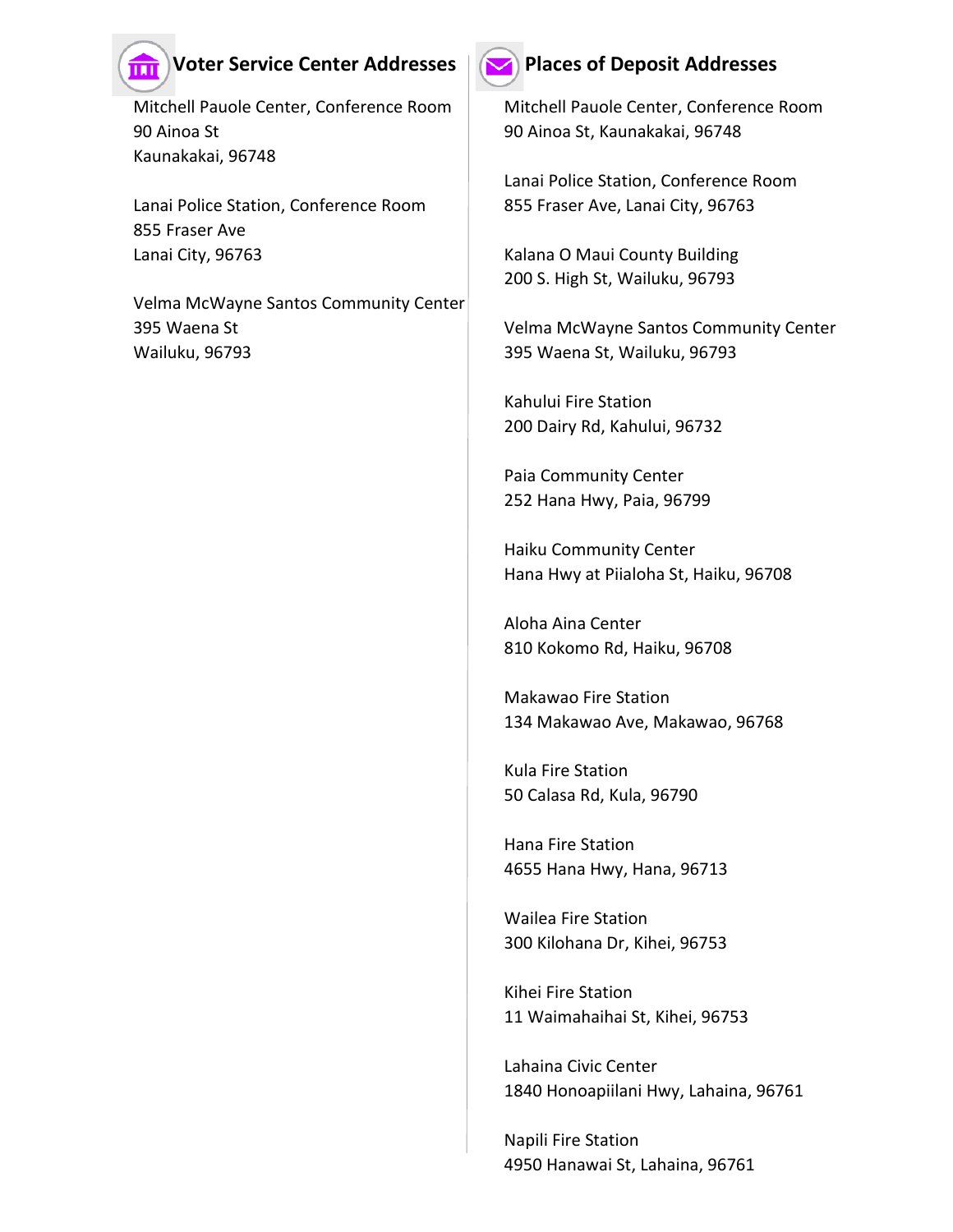# **Hawaii 2020 General Election – County of Kauai**



## **Voter Service Center Places** of Deposit



of voted ballots. The County Elections Division.

Piikoi Building, Conference Room A / B

### **Online Resources**

而

Click [here](https://elections.hawaii.gov/hawaii-votes-by-mail/) for more information about Hawaii Votes by Mail.

Click [here](https://elections.hawaii.gov/voter-service-centers-and-places-of-deposit/) for details on Voter Service Centers and Places of Deposit including addresses and hours of operation.

Click [here](https://histategis.maps.arcgis.com/apps/MapSeries/index.html?appid=40a88743b85b4fbfb8cf6128bacfedcf) for a map of Voter Service Centers and Places of Deposit including addresses and hours of operation.

Voter service centers provide accessible in-person | Places of deposit are established for voters to drop voting, same day voter registration, and collection  $\mid$  off their voted mail ballot packet to be collected by

> Hanalei Fire Station Kapaa Fire Station County Clerk Elections Division Lihue (Room #101) County Clerk Elections Division, Lihue (front of building facing Rice Street) Kalaheo Fire Station Hanapepe Fire Station Hanalei Neighborhood Center Kilauea Neighborhood Center Koloa Neighborhood Center Waimea Neighborhood Center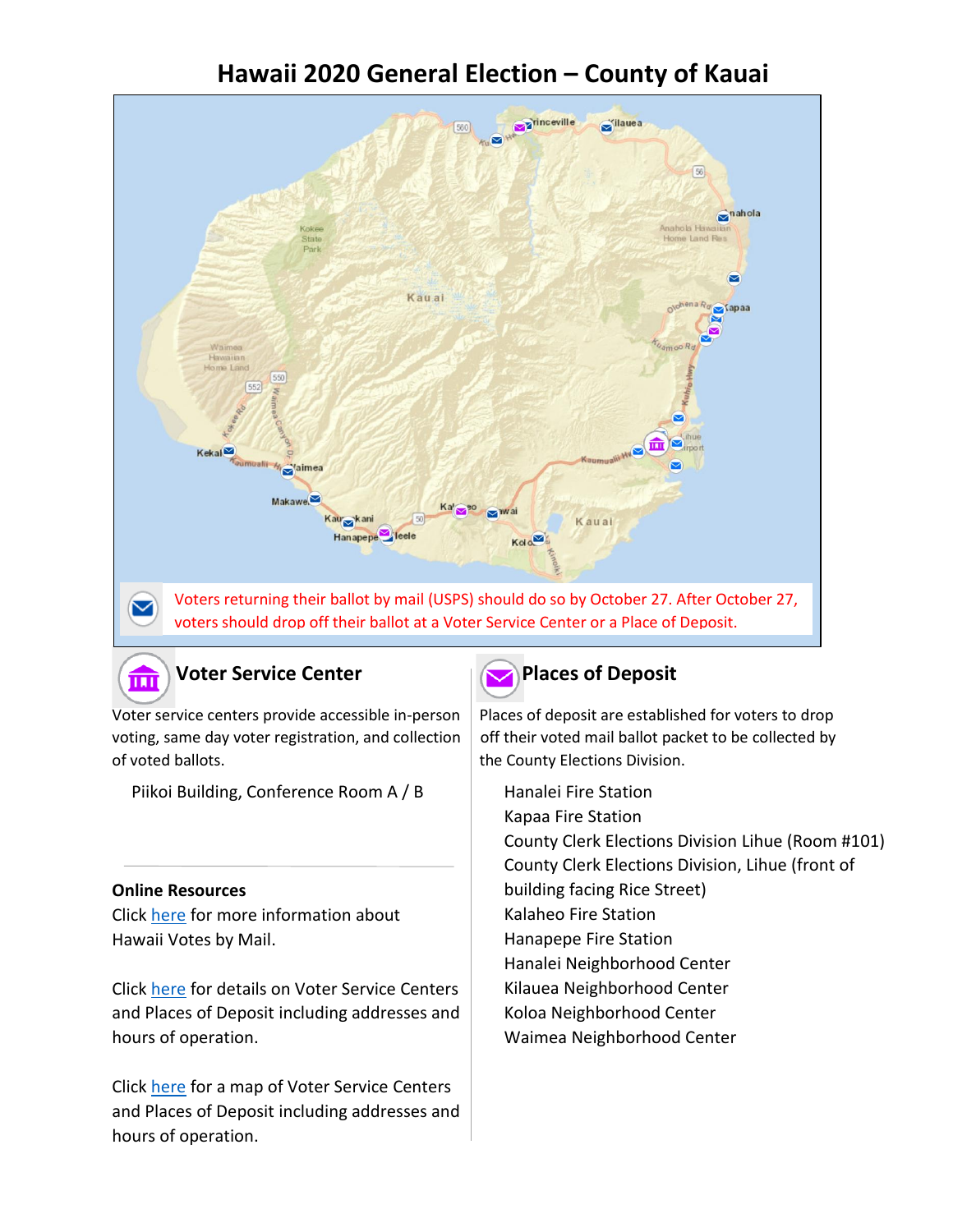

## **Voter Service Center Address**

Piikoi Building Conference Room A / B 4444 Rice St Lihue, 96766 Kapaa Fire Station



### **Places of Deposit Addresses**

Hanalei Fire Station 5-4390 Kuhio Highway, Princeville, 96722

4-757 Kuhio Highway, Kapaa, 96746

County Clerk Elections Division Lihue 4386 Rice St, Lihue, 96766

Kalaheo Fire Station 2-2480 Kaumualii Highway, Kalaheo, 96741

Hanapepe Fire Station 1-3787 Kaumualii Highway, Hanapepe, 96716

Hanalei Neighborhood Center 5-5358 Kuhio Highway Hanalei, 96714

Kilauea Neighborhood Center 2460 Keneke Street Kilauea, 96754

Koloa Neighborhood Center 3461 Weliweli Road Koloa, 96756

Waimea Neighborhood Center 4556 Makeke Road Waimea, 96796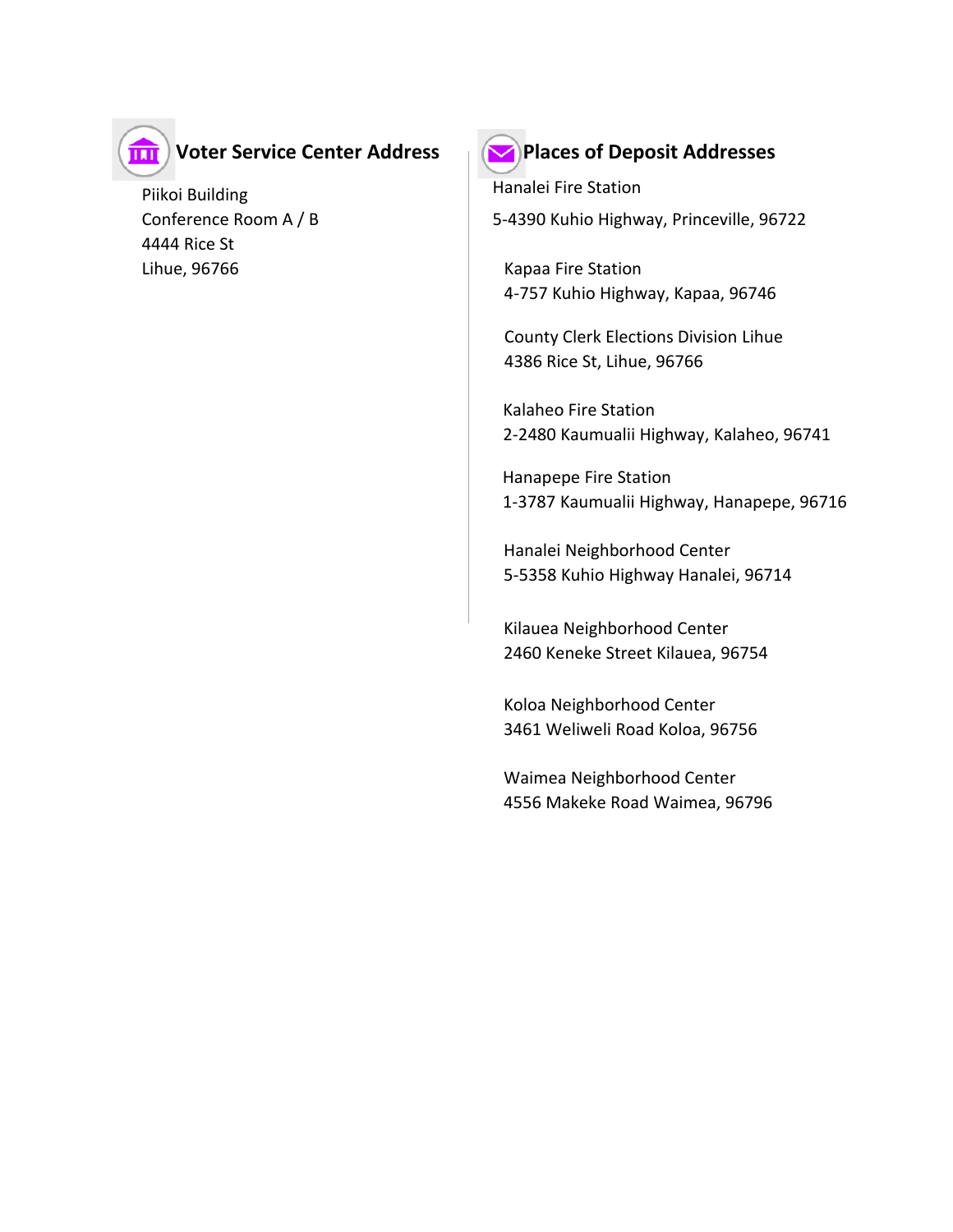# **Hawaii 2020 General Election – City and County of Honolulu**



Voters returning their ballot by mail (USPS) should do so by October 27. After October 27, voters should drop off their ballot at a Voter Service Center or a Place of Deposit.



 $\blacktriangledown$ 

### **Voter Service Centers Places of Deposit**

of voted ballots. The County Elections Division.

Honolulu Hale Kapolei Hale

### **Online Resources**

Click [here](https://elections.hawaii.gov/hawaii-votes-by-mail/) for more information about Hawaii Votes by Mail.

Click [here](https://elections.hawaii.gov/voter-service-centers-and-places-of-deposit/) for details on Voter Service Centers and Places of Deposit including addresses and hours of operation.

Click [here](https://histategis.maps.arcgis.com/apps/MapSeries/index.html?appid=40a88743b85b4fbfb8cf6128bacfedcf) for a map of Voter Service Centers and Places of Deposit including addresses and hours of operation.



Voter service centers provide accessible in-person | Places of deposit are established for voters to drop voting, same day voter registration, and collection  $\vert$  off their voted mail ballot packet to be collected by

> Kahuku District Park Kaneohe District Park Hawaii Kai Park and Ride Honolulu Hale Neal S. Blaisdell Park Kapolei Hale Waianae District Park Mililani Park and Ride Kailua District Park Kalihi Valley District Park Kanewai Community Park Bill Balfour Jr. Waipahu District Park